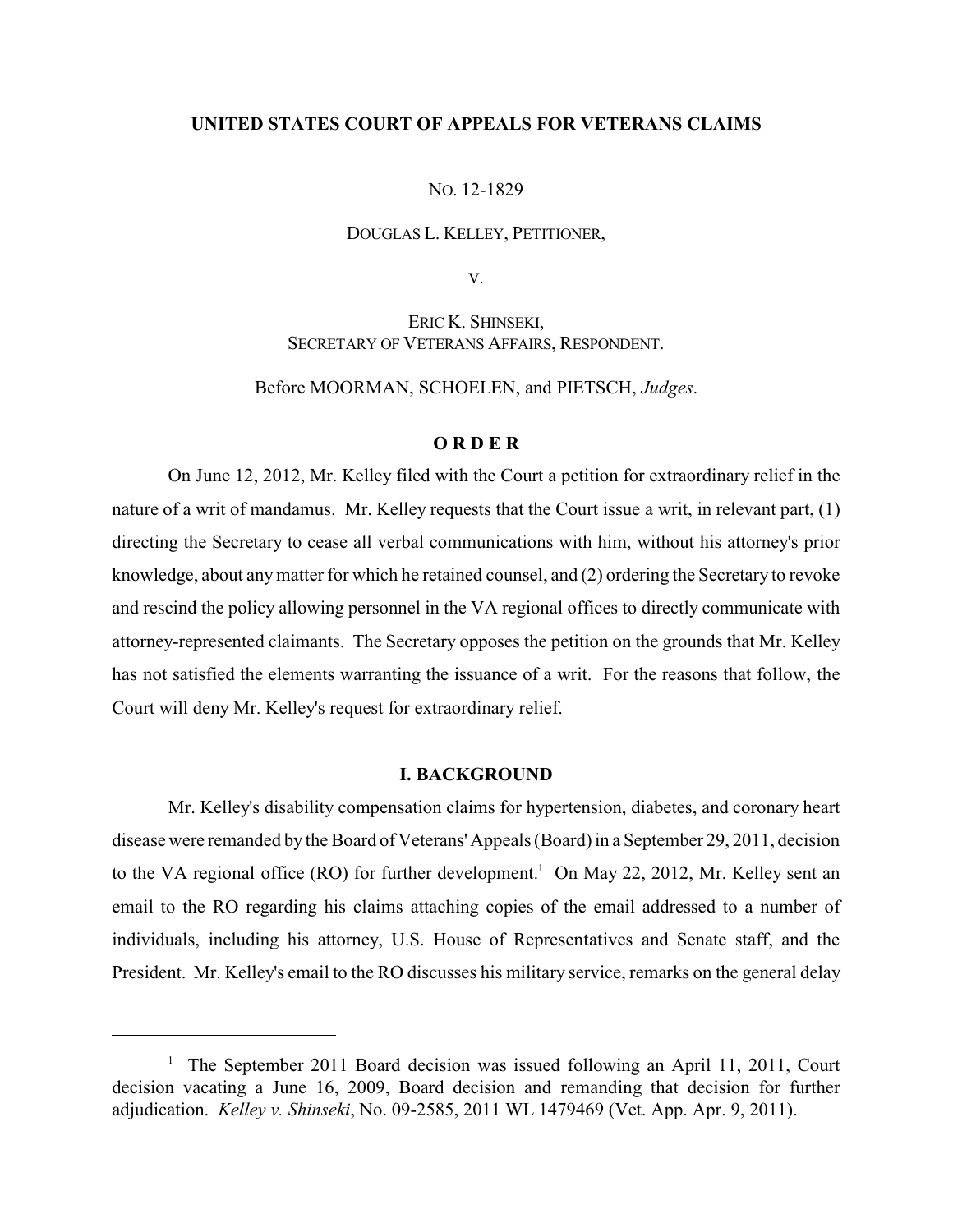in adjudicating VA claims, and notes that, following the Board remand, he had undergone VA examinations and submitted a favorable private medical opinion to the RO.

In response to this email, on May 25, 2013, Tom Morley, an Assistant Service Center Manager for the Waco, Texas, RO contacted Mr. Kelley by telephone to report on the status of Mr. Kelley's claims. On this same date, Mr. Kelley emailed his attorney, reporting his telephone conversation with Mr. Morley. Mr. Kelley stated that Mr. Morley (1) confirmed that his claims file was at the RO, (2) stated that he would find out if the RO had received the VA doctor's opinion, (3) promised to get back in touch with him regarding that matter, and (4) assured him that the RO would continue to process his appeal.<sup>2</sup>

Soon afterward, in May and June 2012, Mr. Kelley's attorney several times communicated with staff from the RO and VA Central Office. On June 5, 2012, a staff member at the RO informed Mr. Kelley's attorney by email that VA had eliminated the "exclusive contacts" policy – outlined in the *Adjudications Procedures Manual Rewrite* (M21-1MR), pt. 1, ch. 3, sec. A.6 – with attorney-represented claimants. That policyrequired VA to honor, with certain exceptions, a written request from a claimant's attorney that VA not communicate directly with the claimant. The June 5 email from the RO stated that the new direct communication policy was consistent with VA statutes and regulations, which require VA to send written copies of decisions to the claimant *and* his counsel. The email also informed Mr. Kelley's attorney that the new policy was consistent with VA's established practice under the "exclusive contacts" policy to respond directly to claimants who seek information from VA.

On June 14, 2012, Mr. Kelley's attorney submitted a written request to the RO asking that VA not directly communicate with Mr. Kelley in any nonwritten manner. On June 15, VA again informed her via email that the "exclusive contacts" policy had been discontinued.

Shortly afterward, Mr. Kelley filed this petition alleging that the Secretary is communicating directly with the attorney-represented petitioner about his appeal"(1) prohibiting petitioner from benefitting from advice and representation of counsel and (2) interfering with the attorney-client

 $2\degree$  The record also contains statements from RO personnel that summarize the substance of the telephone conversation between Mr. Morley and Mr. Kelley.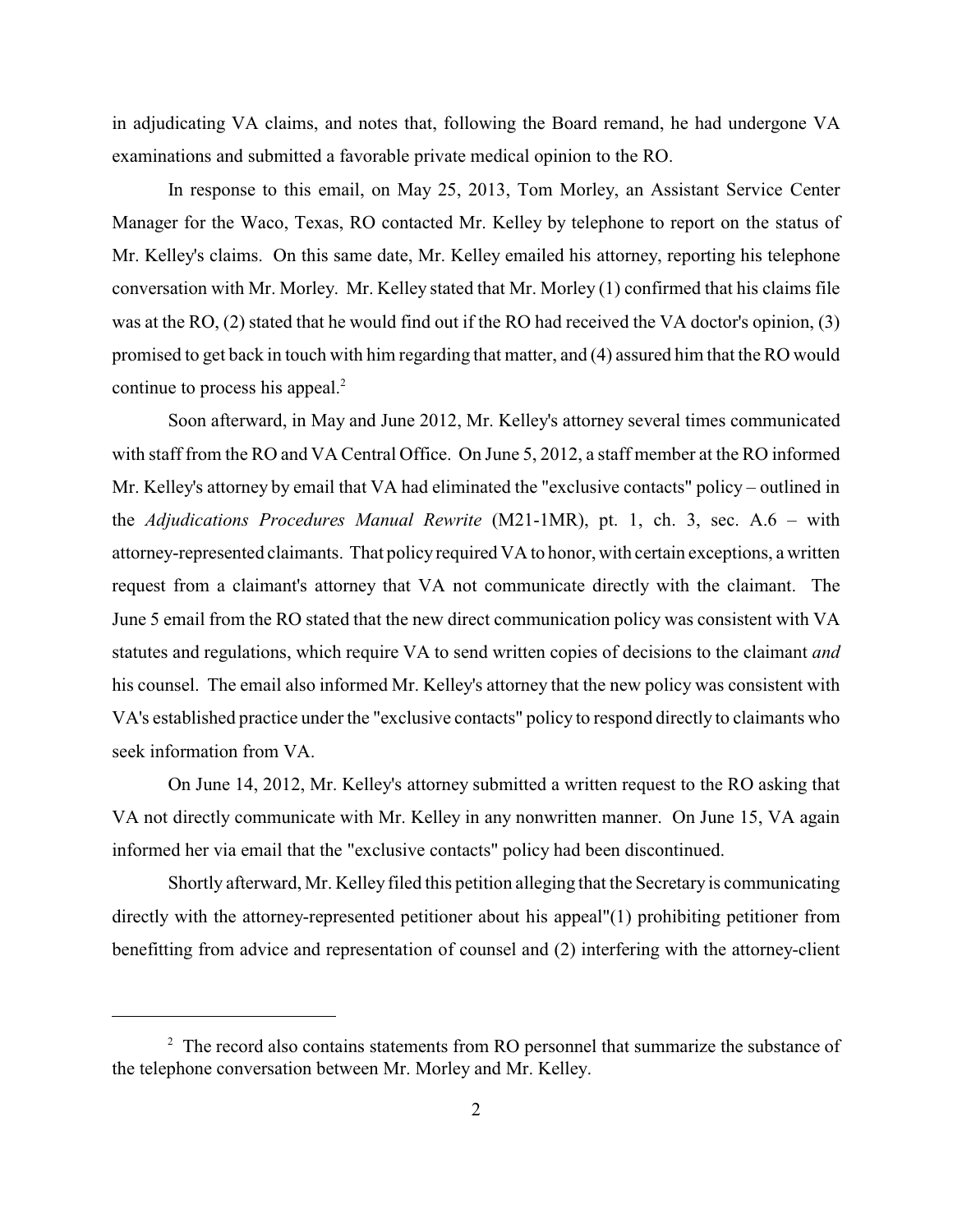relationship."<sup>3</sup> Petition for Writ at 1. Mr. Kelley further alleges that issuance of a writ is "appropriate, necessary and required to prevent irreparable harm to [p]etitioner's right to counsel." *Id.*

# **II. ANALYSIS**

## A. Standard for the Issuance of a Writ

This Court has authority to issue extraordinary writs in aid of its jurisdiction pursuant to the All Writs Act, 28 U.S.C. § 1651(a). *See Cox v. West,* 149 F.3d 1360, 1363 (Fed. Cir. 1998). However, "[t]he remedy of mandamus is a drastic one, to be invoked only in extraordinary situations." *Kerr v. U.S. Dist. Court,* 426 U.S. 394, 402 (1976); *see also Lamb v. Principi,* 284 F.3d 1378, 1384 (Fed. Cir. 2002) ("'[E]xtraordinary writs cannot be used as substitutes for appeals, even though hardship may result from delayand perhaps unnecessary trial.'" (quoting*Bankers Life &Cas. Co. v. Holland,* 346 U.S. 379, 383 (1953))). In *Erspamer v. Derwinski*, 1 Vet.App. 3, 7-8 (1990) the Court recognized that the circumstances justifying the issuance of a writ must be compelling. Quoting Judge, now Justice, Kennedy, the Court observed that

"[t]he preemptory writ of mandamus has traditionally been used in federal courts to review nonfinal district court orders and is used only in exceptional circumstances. (citations omitted). Use of the All Writs Act in connection with agencymatters has been even more rare and the scope of relief granted in these cases has been narrow. (citations omitted). The circumstances that will justify our

<sup>&</sup>lt;sup>3</sup> Mr. Kelley initially argued broadly that the Secretary's communication with him violated his Sixth Amendment right to counsel and his Fifth Amendment right to due process under the U.S. Constitution. Mr. Kelley's counsel did not clarify, and in fact appeared to retreat from, these assertions during oral argument. Accordingly, the Court will not address them in this decision. *See Locklear v. Nicholson*, 20 Vet.App. 410, 416-17 (2006) (explaining that the appellant must provide reasons for his argument); *Coker v. Nicholson*, 19 Vet.App. 439, 442 (2006) ("The Court requires that an appellant plead with some particularity the allegation of error so that the Court is able to review and assess the validity of the appellant's arguments."), *rev'd on other grounds sub nom. Coker v. Peake*, 310 F. App'x 371 (Fed. Cir. 2008) (per curiam order). Because the petitioner has not developed these vague assertions, he has not satisfied his burden of persuasion regarding these arguments. *See Hilkert v. West*, 12 Vet.App. 145, 151 (1999) (en banc) ("An appellant bears the burden of persuasion on appeals to this Court."), *aff'd per curiam*, 232 F.3d 908 (Fed. Cir. 2000) (table); *Berger v. Brown*, 10 Vet.App. 166, 169 (1997) ("[T]he appellant . . . always bears the burden of persuasion on appeals to this Court").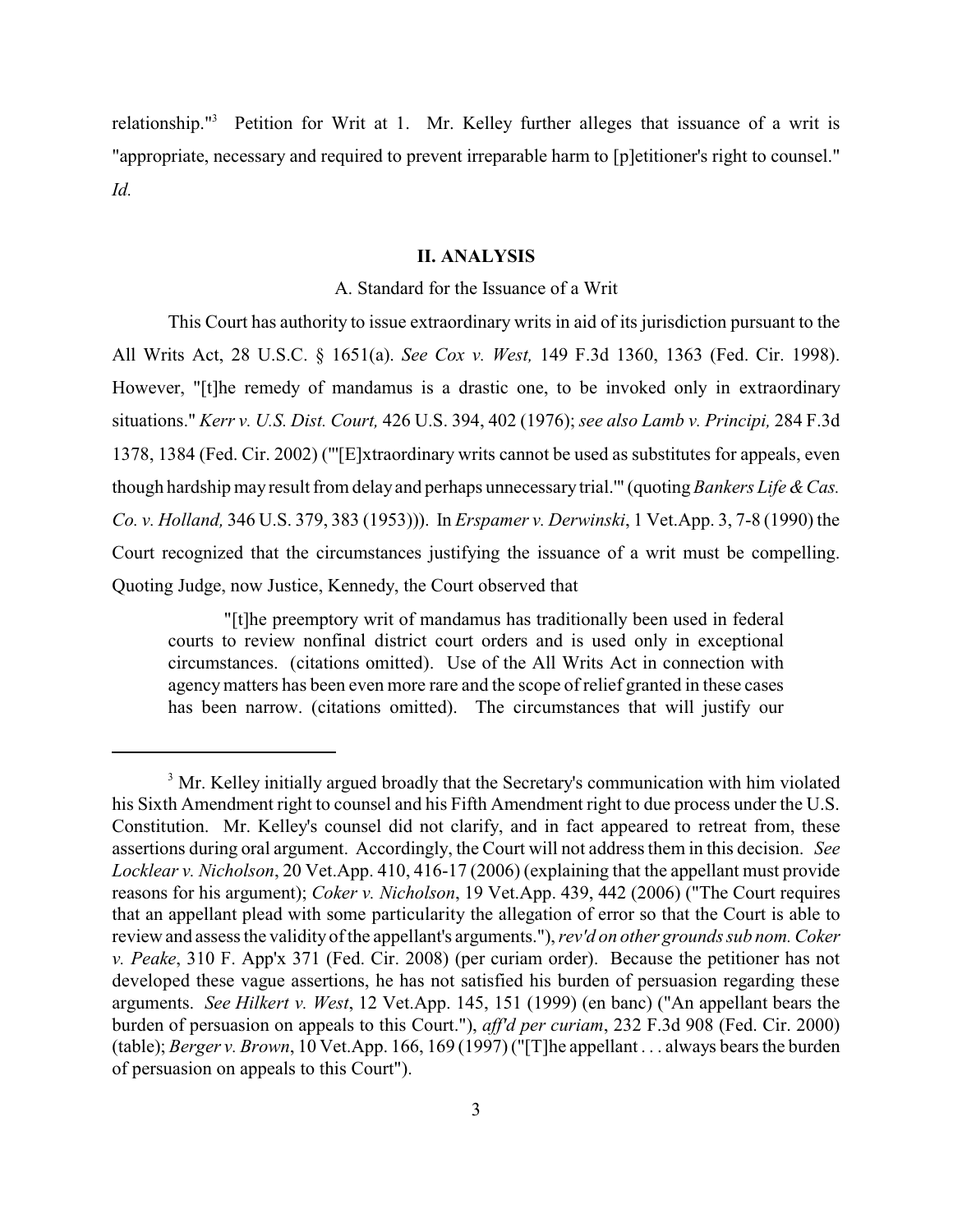interference with nonfinal agency action must be truly extraordinary, for this court's supervisory province as to agencies is not as direct as our supervisory authority over trial courts. (citations omitted)."

*Erspamer,* (quoting *Pub. Util. Comm'r of Or. v. Bonneville Power Admin.,* 767 F.2d 622, 630 (9th Cir. 1985)) 1 Vet. App. at 7. Before the Court may issue a writ, three conditions must be satisfied: (1) the petitioner must demonstrate a clear and indisputable right to the writ; (2) the petitioner must demonstrate that he lacks adequate alternative means to obtain the desired relief, thus ensuring that the writ is not used as a substitute for the appeals process; and (3) the Court must be convinced, given the circumstances, that the issuance of the writ is warranted. *See Cheney v. U.S. Dist. Court,* 542 U.S. 367, 380-81 (2004).

# B. Indisputable Right to a Writ

### *1. Attorney Involvement in VA's Pro-Claimant System*

Claims for VA benefits have traditionally been handled within VA on a nonadversarial, pro-claimant basis. *See, e.g.,* 38 U.S.C. § 5103(a) (Secretary is required to inform a claimant of the information and evidence, includinganymedical or layevidence necessaryto substantiate the claim); 38 U.S.C. § 5103A(a)(1) (Secretary has the duty to make "reasonable efforts to assist a claimant in obtaining evidence necessary to substantiate the claimant's claim for a benefit"); 38 U.S.C. § 5107(b) (Secretary is required to review all the evidence regarding the claim, and if there is an approximate balance of positive and negative evidence, provide the claimant the benefit of the doubt); 38 U.S.C. §§ 5104 and 7104(d)(e) (claimant is entitled to written notice of decision on the claim); 38 C.F.R. §§ 3.103(c) and 20.1304 (2012) (claimant is entitled to have a hearing to submit evidence and information in support of the claim.).

During claims adjudication, a claimant for VA benefits may have representation. 38 C.F.R. § 3.103(a), (e). Claimants for VA benefits are most often represented in VA proceedings by representatives of national veterans service organizations, who may not charge a fee for their representation. 38 U.S.C. § 5902. However, attorneys may also represent claimants in the "preparation, presentation, and prosecution" of a claim for VA benefits and charge, in certain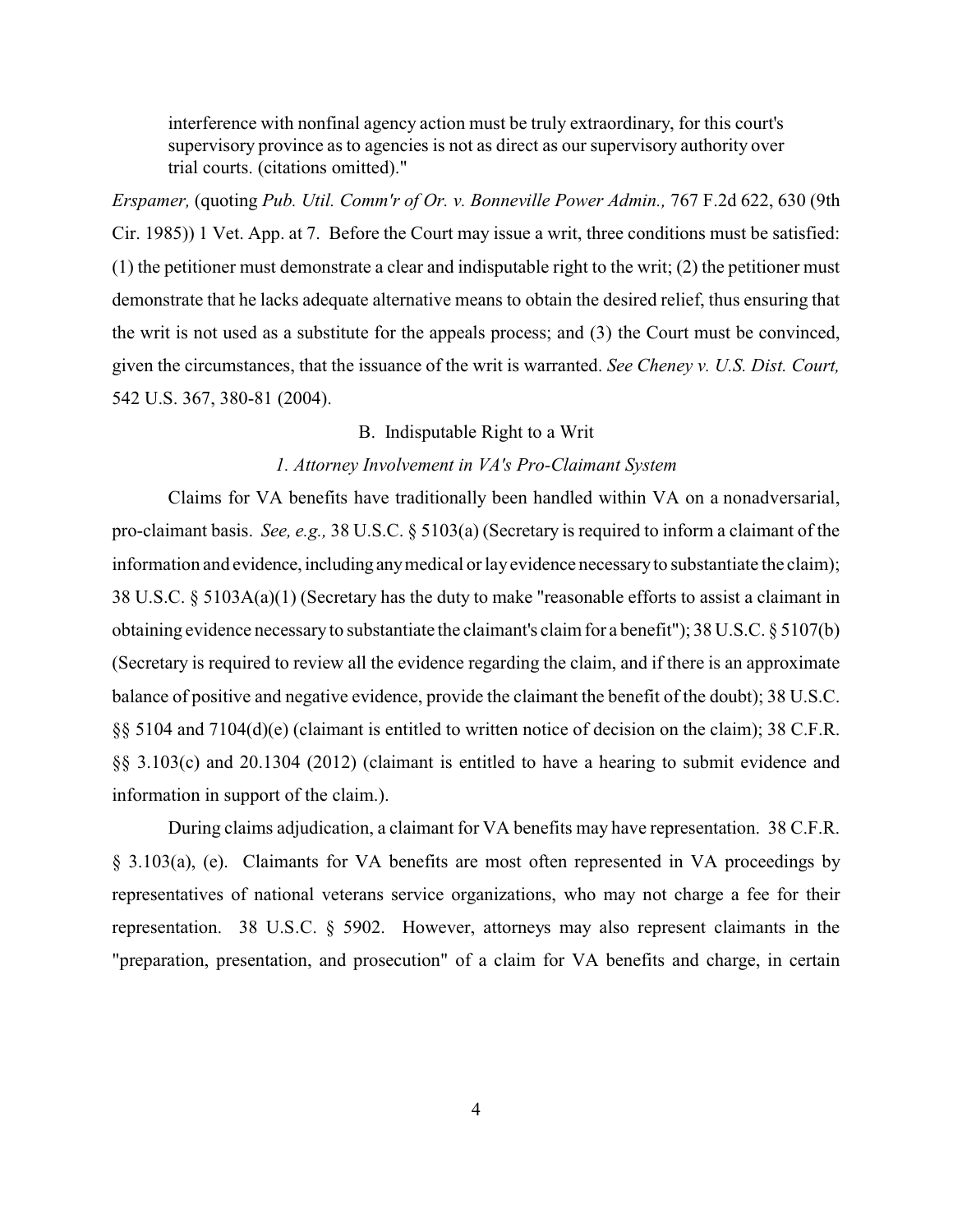circumstances, a fee for their service. 38 U.S.C.  $\S$  5904(a)(1).<sup>4</sup> For many years, an attorney could not charge more than \$10 to represent a claimant before VA on a veterans benefits claim, and any attorney who did so was subject to a fine and imprisonment. 38 U.S.C. §§ 3404(c), 3405(1982). This limit was established during the Civil War to protect veterans from unscrupulous attorneys who charged excessive fees, at a time when the practice of law was not regulated by attorney licensing or bar associations. *See* S. REP. NO. 109-297, at 4 (2006) (discussing history of attorney representation before VA). Additionally, the fee limit was considered appropriate because VA claims were viewed as matters that were generally not complex and did not require legal expertise. *See Walters v. National Ass'n of Radiation Survivors*, 473 U.S. 305, 326 (1985). Moreover, the introduction of attorneys into VA claims adjudication was viewed as disruptive to the informal nature of VA claims adjudication. *Id.*

The Civil War limit on attorney fees remained in effect until 1988, when Congress passed the Veterans'Judicial Review Act of 1988 (VJRA), Pub. L. No. 100-687, 102 Stat. 4105 (1988), and created the current system for judicial review of the Secretary's decisions on the denial of claims for VA benefits. The VJRA repealed the \$10 cap and allowed attorneys to charge a "reasonable fee" for representing VA claimants if the attorney was retained within one year of a final Board decision. 38 U.S.C. § 5904(c). Thus, the VJRA authorized attorneys to charge reasonable fees after VA proceedings had been completed and claimants appealed claims before the Court, but the act also continued to limit, as a practical matter, attorney involvement in the Secretary's administrative proceedings. This increased role for attorneys was considered appropriate given the enactment of judicial review of Board decisions. *See* S. REP. NO. 100-418, at 63 (1998)("The right to judicial review . . . would be a hollow right indeed without some easing of the limitation on attorneys'fees.").

In 2006, Congress further expanded the role of attorneys in the VA adjudication process with the passage of the Veterans Benefits, Health Care, and Information Technology Act of 2006 (2006 Act), Pub. L. No. 109-461, 120 Stat. 3406 (1988) (codified at 38 U.S.C. §5904(a)). Under the 2006 Act, attorneys are allowed to charge a "reasonable" fee for representation before VA or the Board

<sup>&</sup>lt;sup>4</sup> Although the Court limits its discussion to attorneys for the purpose of this case, the Court recognizes that the statutory and regulatory framework also generally applies to nonattorney agents that charge fees for representation of claimants before VA.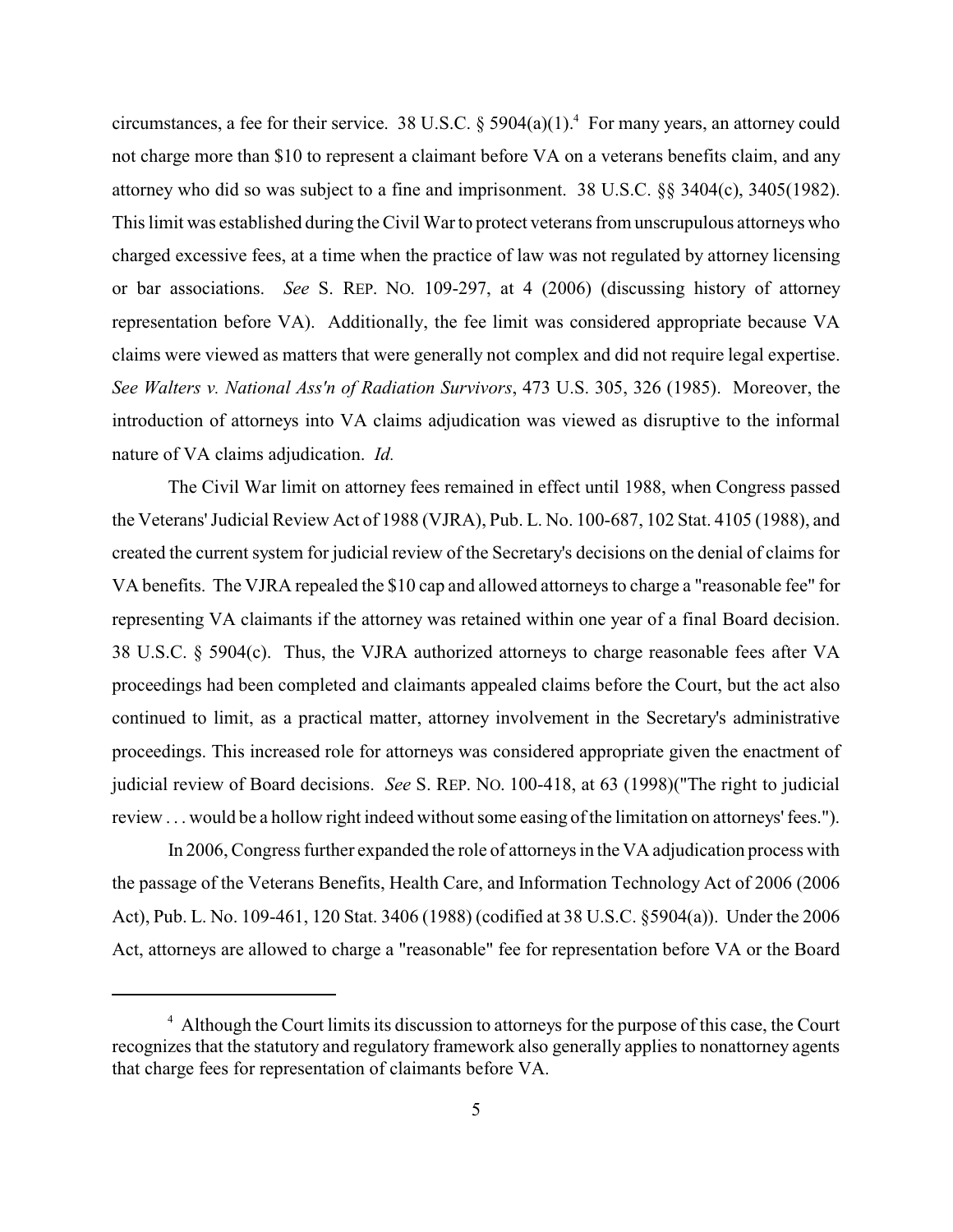after a Notice of Disagreement (NOD) has been filed, provided that the NOD was filed on or after June 2007. Therefore, the law greatly increased the opportunity for claimants to obtain attorney representation early in the claims adjudication process. In making this change, Congress recognized that there was increasing complexity in the VA claims process and that VA claimants should be able to exercise the right to choose their representatives while pursuing a VA benefits claim. *See* S. REP. NO. 109-297, at 20.

In integrating attorney representation into the VA adjudication system, VA implemented an "exclusive contacts" policy governing communications between RO personnel and represented claimants, which was contained in the M21-1MR pt. 1, ch. 3, sec. A.6. This policy required the RO to honor written requests from attorneys to refrain from communicating with their clients:

If an attorney requests exclusive contact in writing . . . honor the request by generally *not* writing, calling, or otherwise contacting the claimant . . . . The Veterans Service Center Manager (VSCM) must ensure compliance with a POA [Power of Attorney] representative's request for exclusive contact. To avoid inadvertent contact with someone other than the representative, the VSCM should consider . . . flashing the claims folder, and . . . placing the file under level seven or above BDN/share control.

The exclusive contact policy contained certain exceptions that allowed the RO to (1) provide a direct response to a claimant's inquiry regarding his claim that was limited to the scope of the specific information requested by the claimant, (2) send written notices regarding decisions, as required by law, to the claimant with a copy to the attorney, (3) provide access to others, upon the consent of the claimant, of information in the claims folder relating to alcoholism, sickle cell anemia, drug abuse, and HIV, and (4) fulfill requests for information from a member of Congress or the White House for official use. *See* M21-1MR, pt. 1, ch. 3, sec. A.6d-g.

VA amended M21-1MR to eliminate the exclusive contacts policy, effective November 15,

 $2012<sup>5</sup>$ . The policy that replaces it states:

VA does not honor requests by an attorney for exclusive contact to restrict the communication between VA and the claimant . . . . The term *exclusive contact* refers to sending communications with the claimant directly to a representative and generally *not* communicating directly with the claimant.

Although the amendment to the M21-1MR was effective on November 31, 2012, VA apparently implemented the change in policy as early as May 2012, as discussed above.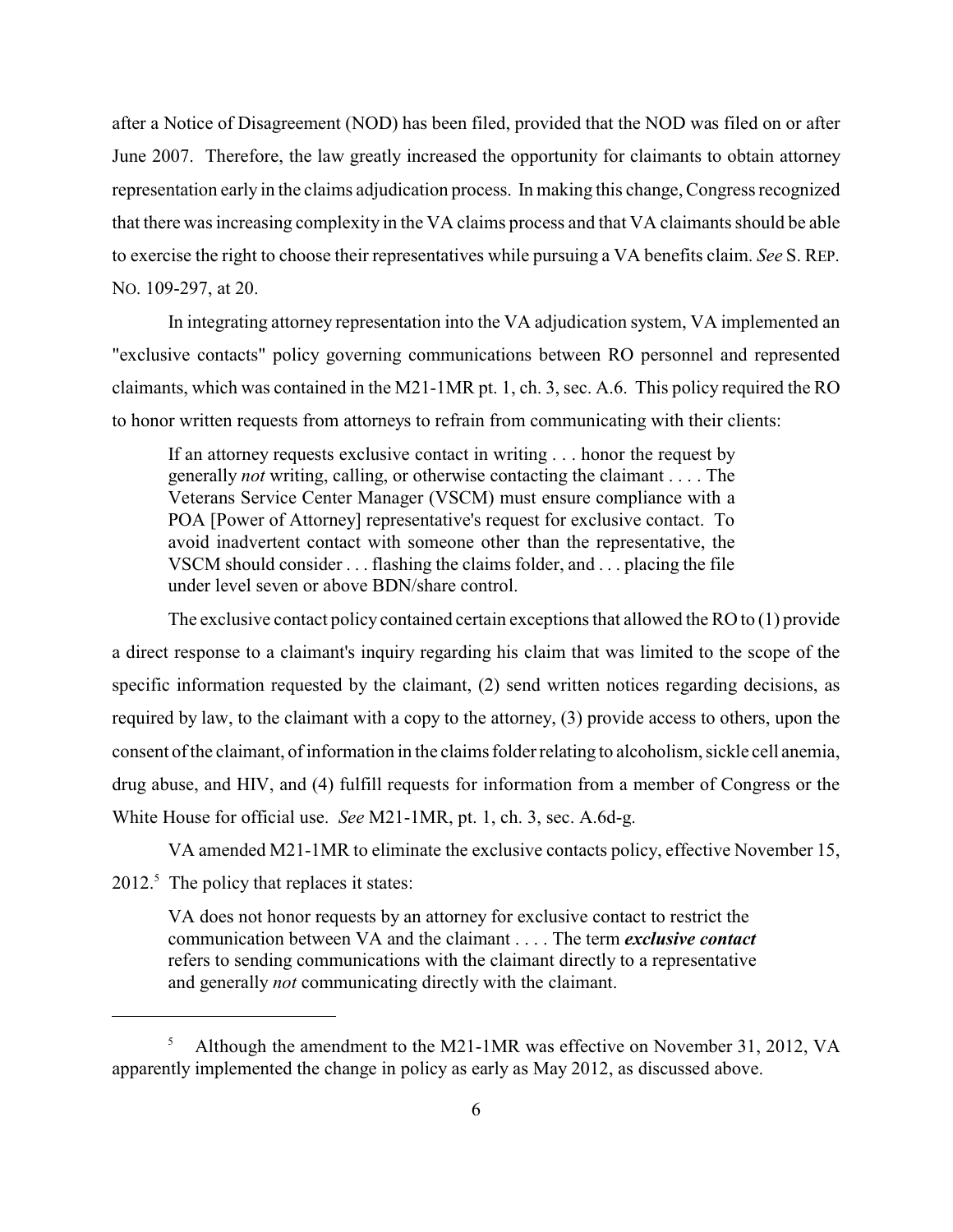M21-MR, Part I, Ch. 3, sec. A.6.<sup>6</sup> With the change in policy, RO personnel are instructed to send standard letters to respond to written requests from attorneys for exclusive contact. *Id*. The standard

letter states:

We are unable to comply with your request that we correspond exclusively with you and not with the VA claimant you represent.

While VA has attempted in the past to accommodate exclusive contact requests the agencyhas found that our attempts to complywith these requests adverselyimpacted the timely completion of essential ministerial functions, such as responding to phone inquiries from claimants and the issuance of standard benefit information letters. Rather, as required by regulatory and statutory provisions, we have determined that corresponding directly with the VA claimant with a copy of each and every communication to the representative is the best means for keeping all interested persons up-to-date about VA 's actions regarding a particular claimant. This course of action is consistent with the non-adversarial nature of the VA benefits adjudication system and with VA statutes and regulations.

To this end, section 5104(a) of title 38, United States Code, and its implementing regulation, 38 C.F.R. § 3.103, provide that VA must send notice of any decision to the claimant with a copy to the claimant's representative. VA statutes and regulations do not require a process whereby VA maintains "exclusive contact" with a representative in lieu of the VA claimant. At the same time, despite any request for exclusive contact with a representative, VA has always sent automatically generated correspondence to VA claimants and has responded to claimants who seek information directly from VA. As a result of our careful review of relevant VA statutes, regulations and procedures, we have determined that prohibiting veterans from receiving information, any information, about their claims, or limiting it in some fashion, is not a process that is beneficial to veterans, their dependents or survivors. We can assure you, however, that as long as you represent a VA claimant, you will be·sent copies of any and all notices, decisions or other written communications at the same time as the claimant is sent such notice, decision or communication.

VA RO Form Letter to Attorneys (announcing VA's 2012 new direct contact policy replacing exclusive contact policy). The apparent reason for this change, as expressed in the standard notice letter, is that the "exclusive contact policy" impeded the Secretary's ability to ensure timely

 $6\text{ The section of the M21-1MR dealing with payment of at- 16m.}$  The section of the M21-1MR dealing with payment of attorney fees already had been amended to reflect the change in the "exclusive contacts" policy. *See* M21-1MR, pt. 1, ch. 3, sec. C.14.d (Feb. 29, 2012) ("neither policy nor statute allows VA to communicate solely with the attorney or agent and not the claimant.").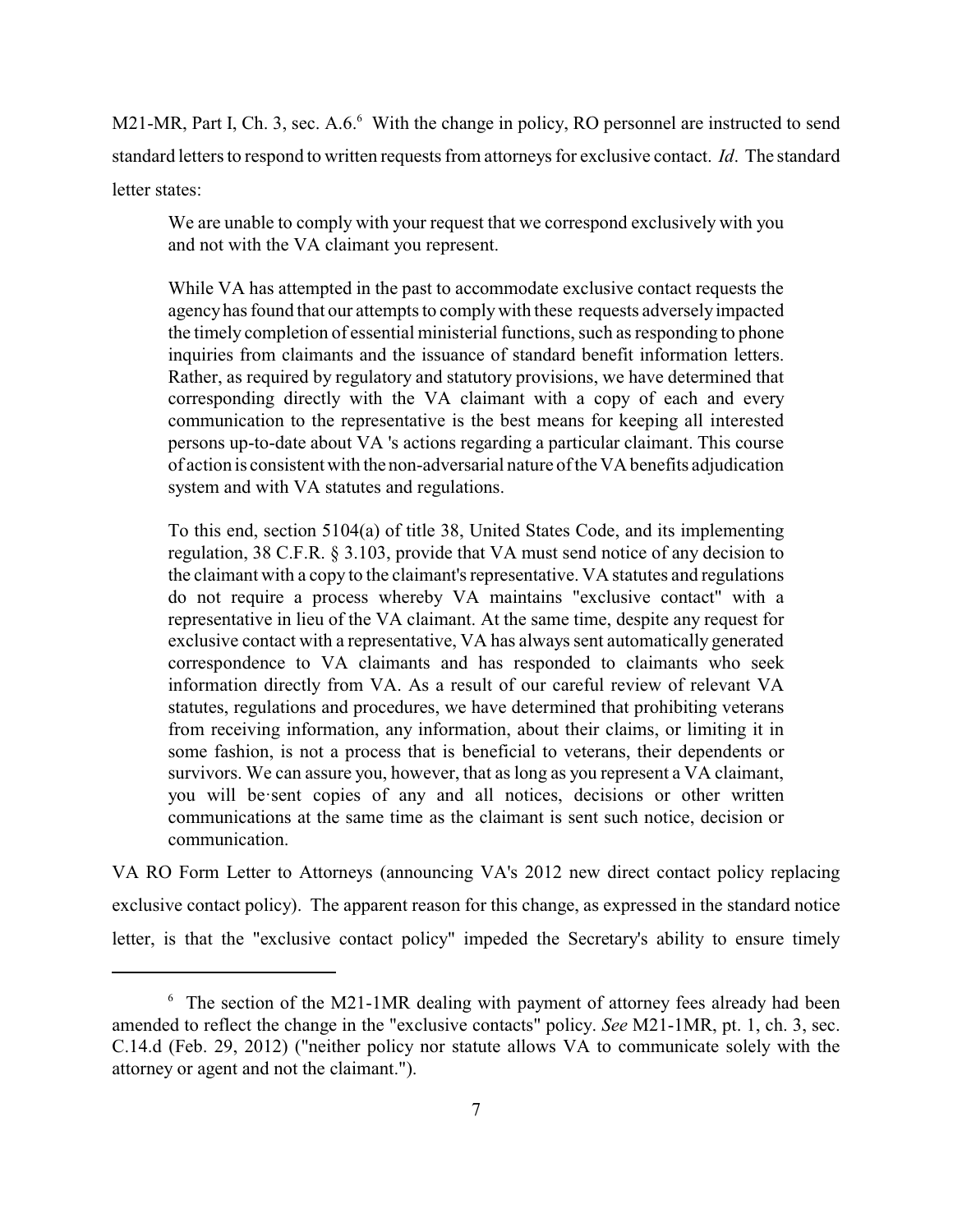completion of "ministerial functions," such as responding to claimant's phone inquiries regarding their claims and issuing standard benefits information letters to claimants.

### *2.* Nagler *and* Jones

Mr. Kelley argues that he is entitled to a writ because the Secretary's verbal contact with him, pursuant to the new direct contact policy, "prohibit[ed] him from benefitting from advice and representation of counsel" and "interfer[ed] with the attorney-client relationship."<sup>7</sup> Mr. Kelley relies on *Nagler v. Derwinski*, 1 Vet.App. 297 (1991) and *Jones v. Derwinski,* 1 Vet.App 596 (1991), to argue that VA is prohibited from directly communicating with attorney-represented claimants.

In both decisions, the RO had erroneously, and without authorization, informed attorney-represented claimants for VA benefits that attorneys can not charge a fee for representation before VA in excess of \$10 and referred to the Federal criminal sanction for a fee violation. The attorney-petitioners sought a writ in *Nagler* to prohibit the RO from directly contacting attorney-represented clients with respect to fee agreements and from providing them with erroneous information that adversely affects the attorney-client relationship. The Court concluded that the statements in the letter to the petitioner-attorneys' clients were "outdated, wrong as a matter of law," and "could have only impacted adversely upon the relationship of the attorney-petitioners with their clients." 1 Vet.App. at 305. In *Nagler*, the Court also declined to issue a writ because the Secretary

 $\alpha$  The petitioner raised two arguments during oral argument that the Court will not address. He argued that the amendment of the "exclusive contact" policy was invalid because the Secretary did not provide proper notice and comment prior to changing the policy. Additionally, Mr. Kelley argued that the American Bar Association's Model Rules of Professional Conduct bar communication between RO personnel and attorney-represented claimants. TheCourt hasrepeatedly discouraged parties from subsequently raising arguments that were not presented in an initial brief to the Court. *See Carbino v. West,* 168 F.3d 32, 34 (Fed. Cir.1999) ("[I]mproper or late presentation of an issue or argument . . . ordinarily should not be considered."), *aff'g sub nom. Carbino v. Gober,* 10 Vet.App. 507, 511 (1997) (declining to review argument first raised in appellant's reply brief); *Untalan v. Nicholson,* 20 Vet.App. 467, 471 (2006); *Tubianosa v. Derwinski,* 3 Vet.App. 181, 184 (1992) (appellant "should have developed and presented all of his arguments in his initial pleading"); *Fugere v. Derwinski,* 1 Vet.App. 103, 105 (1990) ("Advancing different arguments at successive stages of the appellate process does not serve the interests of the parties or the Court. Such a practice hinders the decision-making process and raises the undesirable specter of piecemeal litigation."). Because these arguments were raised late in the process, the Court declines to address them.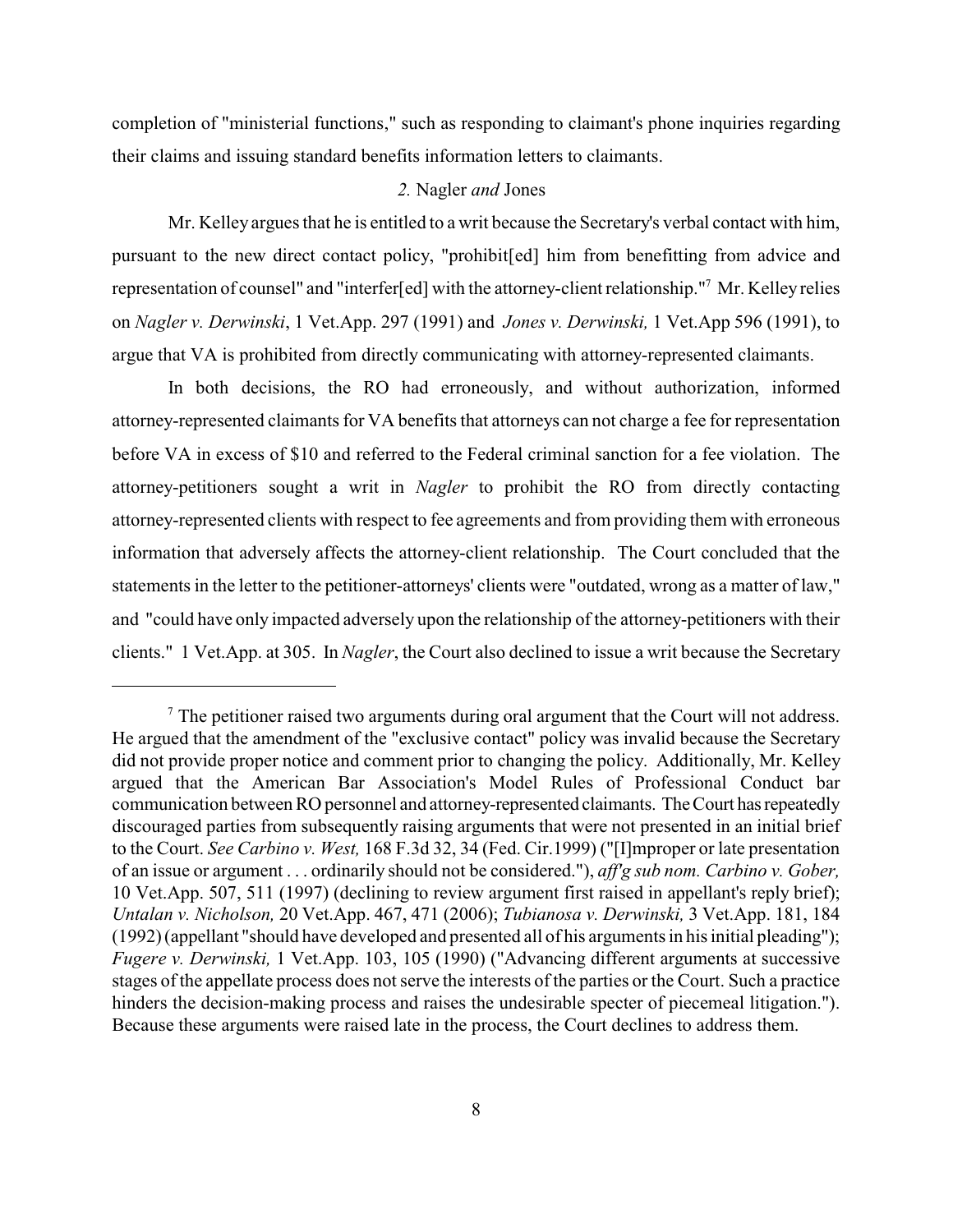represented that he was taking corrective measures to ensure that there would be no future erroneous communications to represented claimants. *Id.* at 306.

In *Jones*, the petitioners, who had been consolidated as parties in *Nagler*, filed a second writ to prohibit the RO from continuing to make direct contact with represented clients with respect to fee agreements and from providing them with the same erroneous information. 1 Vet.App. at 596. In *Jones*, the Court issued the writ after concluding that, despite the Secretary's assurances that corrective measures had been taken, VA continued to send the represented clients damaging information regarding the nature and scope of permissible attorney fees, including information implying that the petitioner-attorneys engaged in criminal activity by charging a fee in excess of \$10. *Id.* at 599. Additionally, the Court directed VA to delete language from VA Form 2-22a (1991), entitled "Appointment of Attorney or Agent As Claimants Representative, which the Court concluded was "unauthorized, misleading and damaging" regarding fee agreements. *Id.* at 603.

Mr. Kelley argues that *Jones* expressly held that *all* "VA communication to represented claimants is unauthorized" unless the communication is either (1) expressly provided by statute, (2) involves the Secretary's "'quasi-judicial'" function of reviewing the reasonableness of attorney fees, or (3) entails an investigation into a complaint of improper or unauthorized practice or conduct by a representative in VA proceedings pursuant to section 5904 (a) and (b). *Id.* at 604. Mr. Kelley's reliance on *Jones* is misplaced because he takes the holding in *Jones* out of context. *Jones* makes clear that the prohibited VA communication to which it referred was limited to matters regarding the substance, nature, and scope of fee agreements. Thus, contrary to Mr. Kelley's arguments, *Jones* did not broadly hold that the RO cannot communicate directly with claimants who are represented by counsel. In fact, the writ issued by the Court in *Jones* was tailored narrowly to bar the RO from contacting VA claimants regarding fee agreements. *Id.* at 608.

The petitioner's case is also distinguishable from *Jones* and *Nagler* in other important respects. In those decisions, the Court found the RO communications objectionable not specifically because they were made without notice to counsel but because the petitioners were given outdated, erroneous information, which by its nature was damaging to the attorney-client relationship because it implied that by representing the claimants and charging a fee for that service, the attorney was engaged in illegal and criminal behavior. The Court in *Nagler*stated that "[i]t is difficult to conceive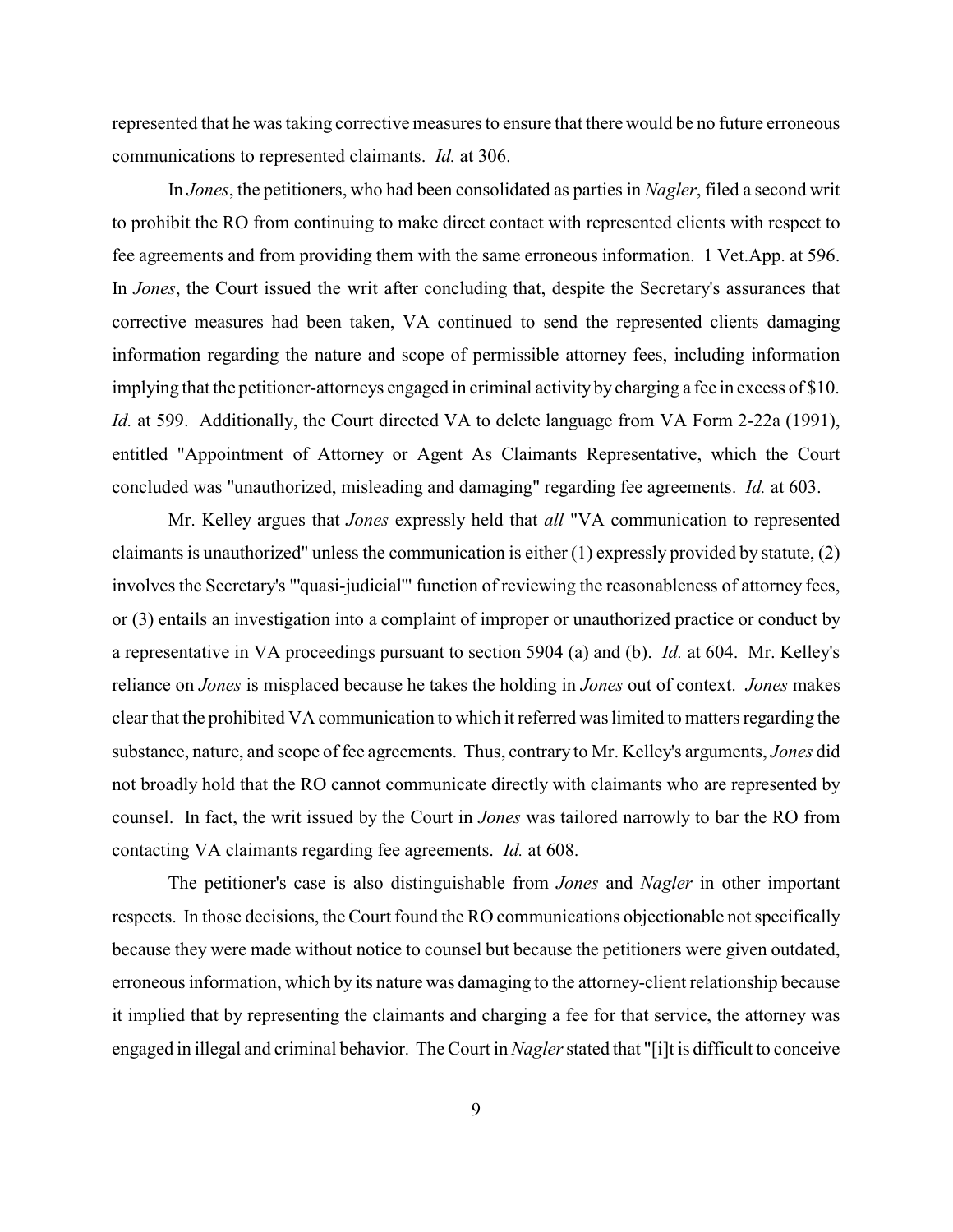of a communication which a government agency could issue to an attorney's client which would be more injurious to a professional relationship." 1 Vet.App. at 306. In addition, the Court found that the RO did not have the authority to review fee agreements and thus lacked the authority to communicate with claimants about those agreements.

Here, the May 25, 2012, verbal contact between the RO and Mr. Kelley lacked these characteristics.<sup>8</sup> Rather, Mr. Kelley's conversation with the RO was limited to a brief discussion of the status of his appeal.<sup>9</sup> Although the crux of Mr. Kelley's argument is that the RO "interfered" with his attorney-client relationship, he has not shown that his conversation with the RO hampered his attorney-client relationship or hindered, in any way, his attorney's ability to assist him in preparing, presenting, or prosecuting his claims for disability compensation. Similarly, Mr. Kelley has not shown that the RO solicited information or evidence from him without allowing him to consult with his attorney. *Cf*. *Potashnick v. Port City Constr. Co.*, 609 F.2d 1101, 1118 (5th Cir. 1980) (holding that trial court order that prevented a client from communicating with his attorney during trial breaks impinged on his right to counsel). In short, Mr. Kelley has not established that his limited conversation with RO personnel has interfered with his attorney-client relationship.

# *3. Attorney's Inability To Learn of Content of Conversation*

Apparently aware that Mr. Kelley's petition fails to disclose evidence that his conversation with the RO interfered with his attorney-client relationship, Mr. Kelley's attorney argues that, because she was not part of the conversation, there is no way for her to know whether Mr. Kelley made any prejudicial statements against his interest, such as "waiving legally significant rights or losing significant VA benefits or both." Petition at 12. She speculates that Mr. Kelley could have made a statement that negatively affected his claim, and that she will never learn of this statement. The Court is not persuaded by this argument for several reasons.

<sup>&</sup>lt;sup>8</sup> Mr. Kelley has not alleged that VA has further contacted him directly.

<sup>&</sup>lt;sup>9</sup> Mr. Kelley fails to recognize that under the old "exclusive contact" policy, VA was authorized to respond directly to a claimant's inquiry regarding a claim. Although Mr. Kelley argues that VA's contact with him under the new direct contact policy is prohibited, he has failed to show that the RO's communication with him extended beyond the boundaries of an authorized contact under VA's old "exclusive contact" policy.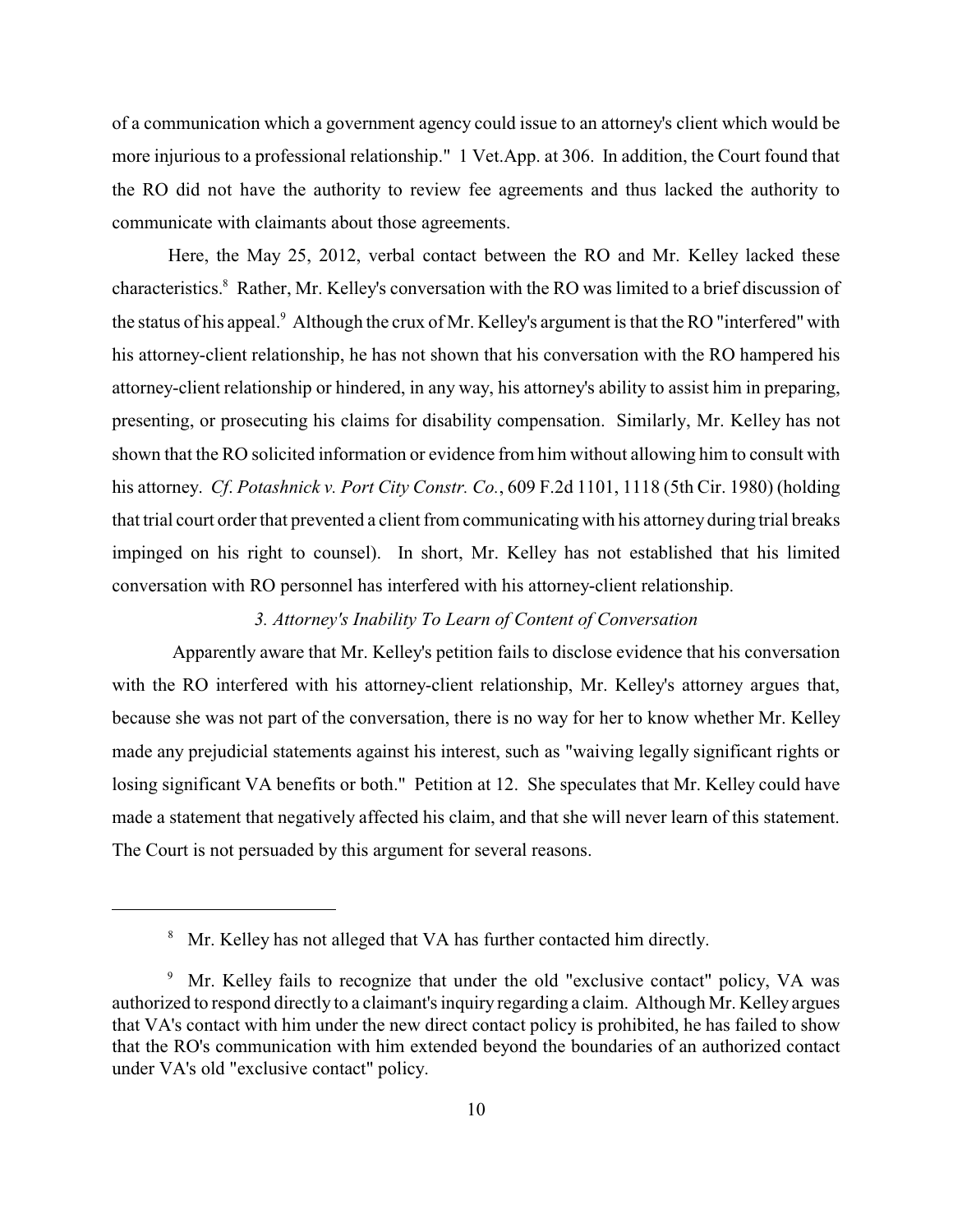First, the record contains fairly contemporaneous accounts from Mr. Kelley and the RO regarding the substance of their conversation, and there is no indication from either account to support this assertion. Second, VA has policies in place to ensure that representatives become aware of the substance of any telephone conversation between RO employees and claimants. Following a telephone contact with a claimant, an RO employee is instructed to document the call by summarizing it on VA Form 21-0829, Report of General Information. M21-1MR, pt. III, subpt. iii, ch.1, sec. B.2.e. This form must be placed in the claimant's claims file and a copy must be sent to the person who holds the claimant's power of attorney.<sup>10</sup> *Id*. Additionally, any decision notice to a claimant must refer to any oral information that the RO received from the claimant and was used to determine the claimant's entitlement to a VA benefit. *See* M21-1MR, pt. III, subpt. iii, ch. 1, sec. B.2.f; *see also* 38 U.S.C. § 5104(b) (requiring RO to provide claimants with notice of a "statement of the reasons for decision" for denying a claim and a "summary of the evidence considered by the Secretary" in a decision denying a claim); 38 C.F.R. §§19.29-19.31 (2012). Therefore, the petitioner's attorney is not likely to be kept in the dark or left to speculate regarding any statements the petitioner may have made that can negatively affect his claims.

# *4. Balance Between Duty To Assist and Right To An Attorney*

Although the Court recognizes that, pursuant to his duty to assist a claimant in developing a claim under section 5103A, the Secretary may respond to inquiries from claimants regarding their claims, the Court is concerned that the new direct contact policy is unlimited in its scope.<sup>11</sup> The nature of VA communications with claimants can fall along a wide spectrum, spanning simple ministerial matters at one end to more complex substantive matters at the other. In this case, the RO's communication with Mr. Kelley regarding the status of his appeal concerned a ministerial

 $10$  The Court notes that the record does not contain a VA Report of General Information Form relating to the conversation referred to in the petition. Nevertheless, there are other documents in the record prepared by VA personnel that the petitioner has been provided that summarize the content of the conversation.

 $<sup>11</sup>$  The Court is also aware that the Board and the RO must provide expeditious treatment of</sup> matters on remand. *See* 38 U.S.C. §§ 5109B, 7112.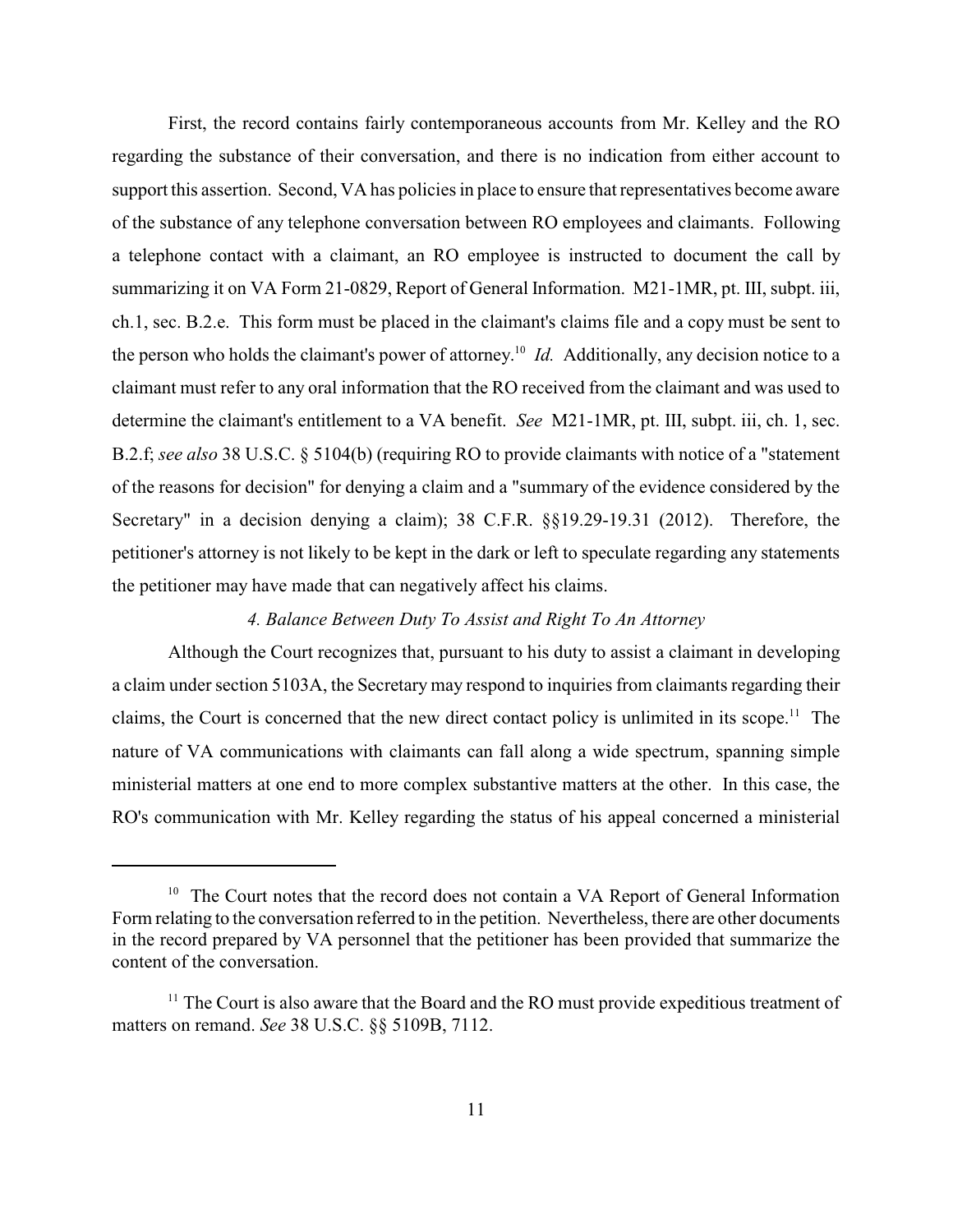matter (processing status) that fell fartoward the former end of the spectrum. There is little question that this type of communication would not interfere with the attorney-client relationship. However, under the new direct contact policy the RO can conceivably communicate directly with an attorney-represented claimant at a level that can interfere with the attorney-client relationship.

In the past, the Secretary has shown flexibility in adapting the VA adjudication scheme to accommodate the integration of attorneys into the system. For example, when VA promulgated regulations regarding the standards of conduct governing those representing claimants before VA, the Secretary had first proposed that representatives "conduct themselves in accordance with the non-adversarial nature of practice before the [RO] and the Board." 73 Fed. Reg. 29,860 (May 22, 2008). However, after receiving comments that this language could conflict with an attorney's obligation to zealously represent clients, the Secretary modified the regulatory language to remove the requirement that representatives conduct themselves in accordance with the nonadversarial nature of practice before VA. In doing so, the Secretary recognized that when Congress increased the opportunities for attorneys to represent claimants before VA, it intended that "VA's adjudication system shall be flexible enough to permit agents and attorneys to act as advocates for their client[s] in contested matters." *Id.* The Court is thus concerned that if the direct contact policy extends to communications with claimants on more-than-ministerial matters, not only will the policy undermine the Secretary's past efforts to adjust the VA claims process to accommodate attorney representation of claimants, but the policy also risks enabling RO personnel to converse with a represented claimant in a manner that crosses the line and violates a claimant's statutory right to counsel.

The Court is also concerned that an open-ended policymay undermine the value of retaining an attorney. If VA does not channel its communications through the attorney, and instead communicates directly with a represented claimant, the claimant may wonder why he should retain an attorney. The Secretary's new direct contact policy may furthermore discourage a claimant from retaining counsel, if despite retaining skilled counsel, the claimant nonetheless must field calls from VA and bear the burden of communicating with the RO.

Additionally, VA ostensibly adopted the direct communication policy to promote expedited handling of ministerial matters. However, VA offered no evidence or data to demonstrate that the